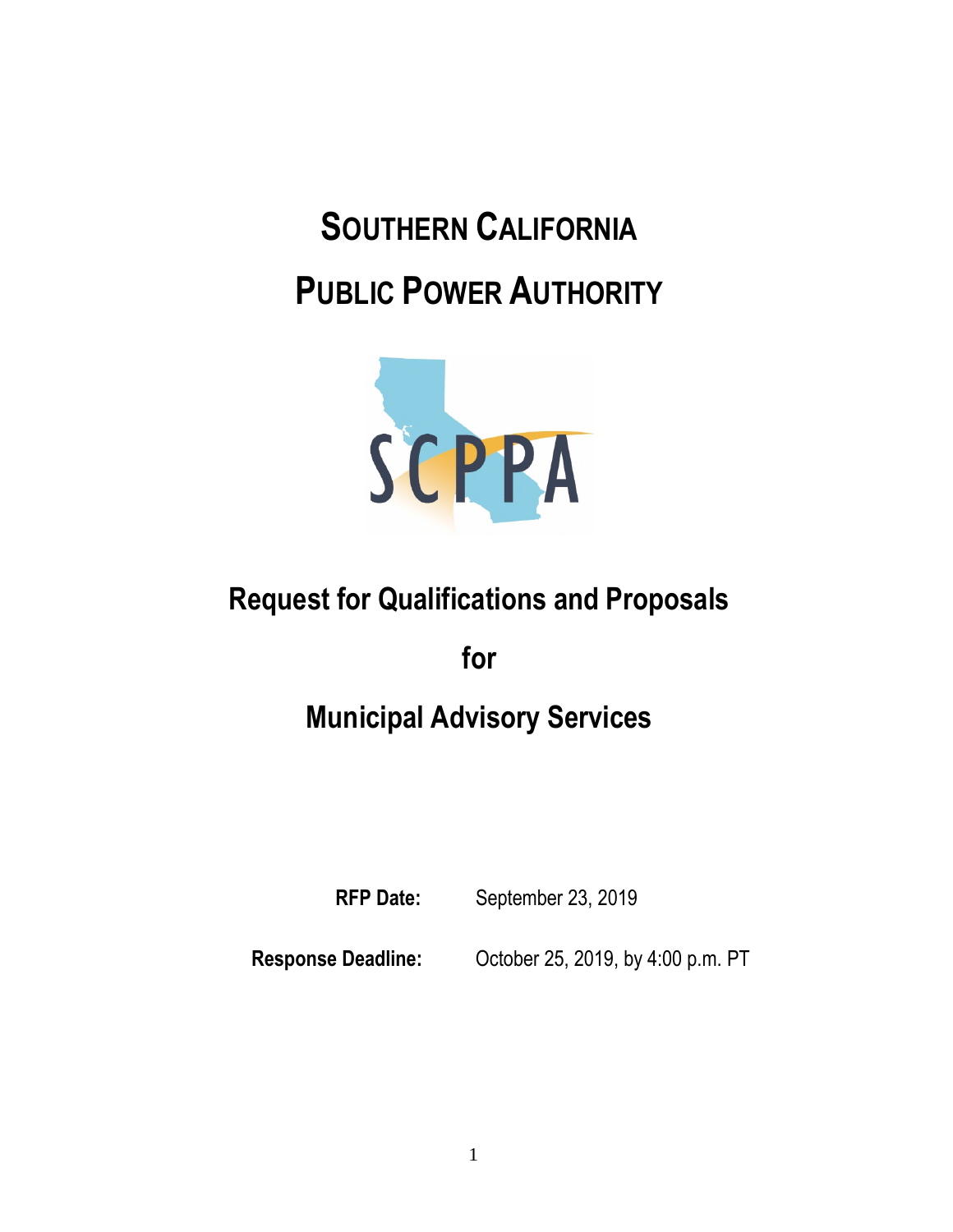### **SOUTHERN CALIFORNIA PUBLIC POWER AUTHORITY**

# **2019 REQUEST FOR PROPOSALS FOR MUNICIPAL ADVISORY SERVICES**

## **SELECTION PROCESS TIMELINE (KEY ESTIMATED DATES)**

| <b>Issue Request for Proposals (RFP)</b>             | September 23, 2019    |
|------------------------------------------------------|-----------------------|
| <b>Question Cutoff Date</b>                          | October 7, 2019       |
| Proposals Due                                        | October 25, 2019      |
| Review of Responses                                  | October/November 2019 |
| Presentation/Interview, if necessary                 | November 2019         |
| Recommendation of Selected Firm to Finance Committee | December 2, 2019      |
| Contract Board Approval Date                         | January 16, 2020      |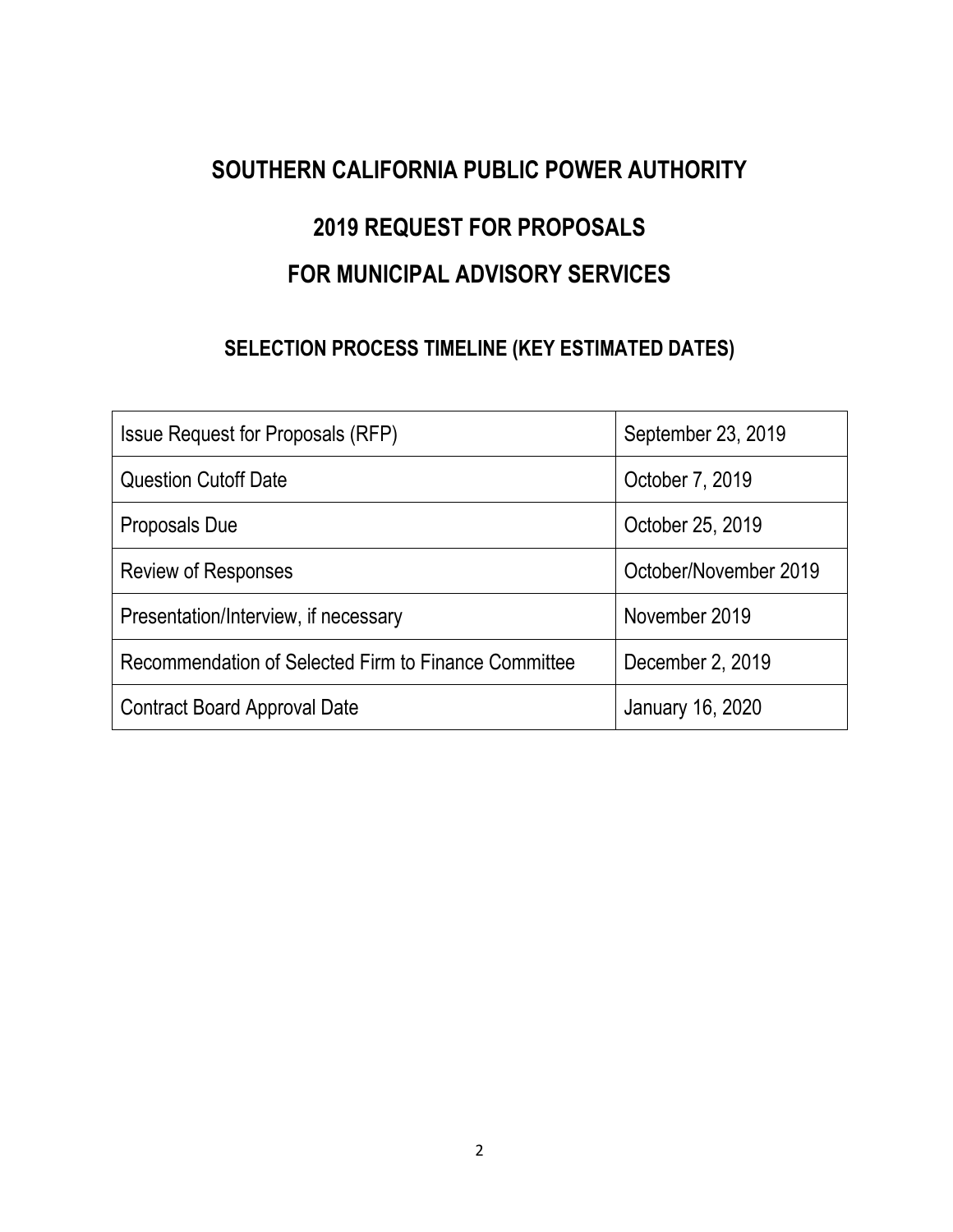# **REQUEST FOR PROPOSALS FOR MUNICIPAL ADVISORY SERVICES**

The Southern California Public Power Authority (SCPPA) is soliciting proposals from qualified firms to provide municipal advisory services.

SCPPA intends to enter into an agreement with a qualified firm offering municipal advisory services for a period of three (3) years. The agreement would be subject to termination by either party upon thirty days' written notice. An option to extend the service agreement for an additional three (3) years may be considered after a performance review prior to the end of the first three-year period.

SCPPA, a joint powers authority and a public entity organized under the laws of the State of California, was created pursuant to the Government Code of California and a Joint Powers Agreement for the purpose of planning and financing, as well as development, acquisition, construction, operation and maintenance of projects for the generation or transmission of electric energy. Membership consists of eleven cities and one irrigation district which supply electric energy in Southern California.

During the period of the agreement, new money financings may include generation and transmission facilities and natural gas resources. SCPPA also desires to continue to reduce Project costs and to help its members maintain their competitive position in the electric industry. SCPPA is authorized to issue revenue bonds on a competitive or negotiated basis, in fixed or in variable rate form.

The firm selected to be SCPPA's independent Municipal Advisor will be precluded from underwriting SCPPA's **securities** 

#### **SCOPE OF WORK**

SCPPA reserves the right to engage the services of an independent pricing agent in negotiating sales of its securities and/or terms and conditions of swaptions or swaps. The firm selected will be required to provide the following base level services and other general advisory services as may be requested from time to time:

1. Assist SCPPA in updating and implementing strategies, plans, and policies. This includes analyzing short-term, intermediate, long-term financing options, and ongoing surveys of the financial activities of public and private electric utilities.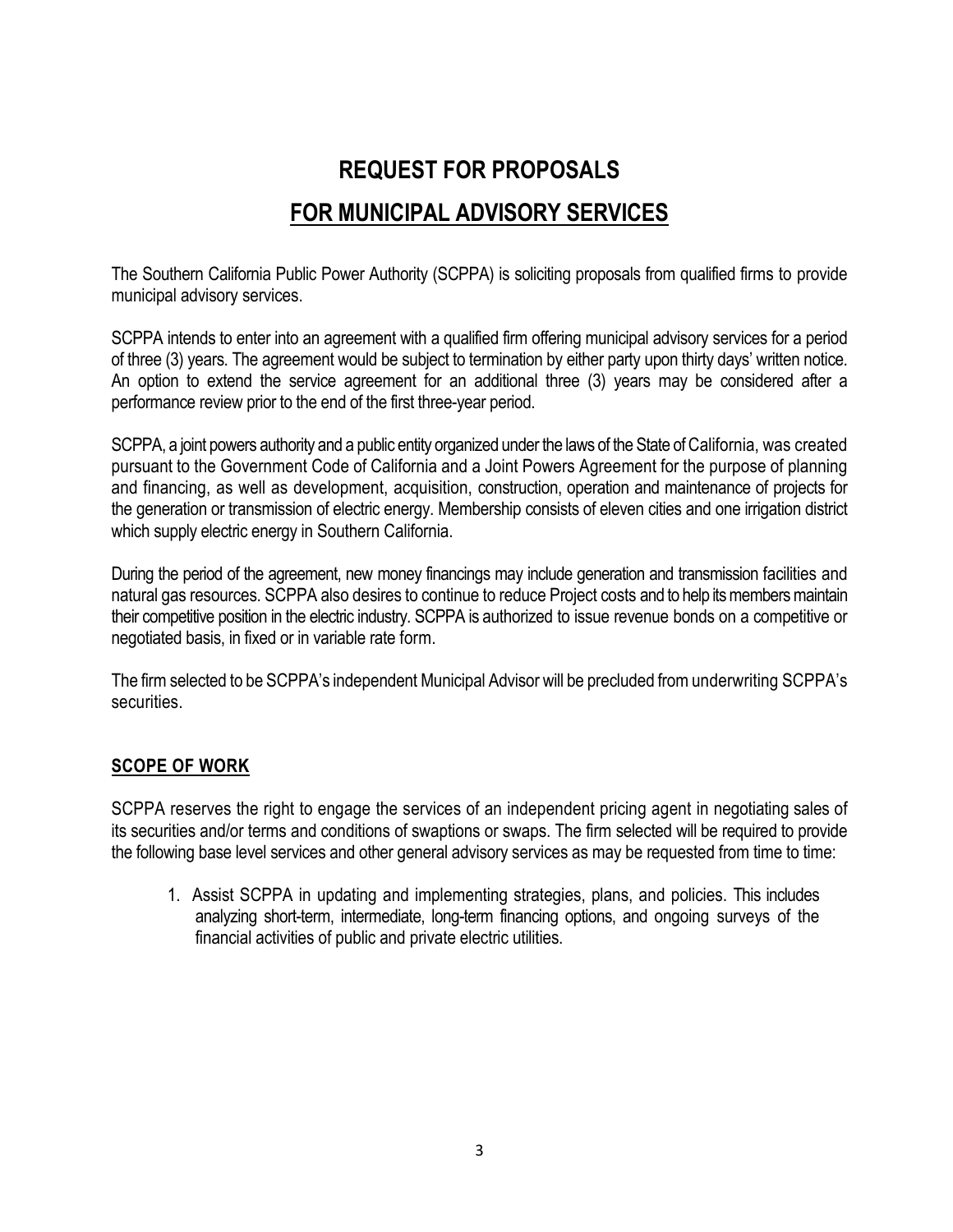- 2. Provide SCPPA with information, judgments, and forecasts regarding economic, capital market, and money market conditions.
- 3. Advise SCPPA on the timing, method, and structure of its security sales and provide, when requested, consultation in negotiating the components of the underwriters' spread and the pricing and other terms of the securities offered.
- 4. Assist SCPPA in preparing and reviewing documents necessary for the sale of its securities and the investment of the proceeds thereof.
- 5. Assist SCPPA, in coordination with the SCPPA's bond counsel, in ensuring that applicable laws and regulations relating to security offerings are followed.
- 6. Assist SCPPA with forming and implementing a rating strategy to optimize SCPPA's credit ratings including preparing any presentation before rating agencies, or other parties as appropriate.
- 7. Assist SCPPA in evaluating the performance of syndicate members, distribution of bonds, settlement and post-settlement analyses.
- 8. Assist SCPPA in restructuring its debt, including changes in variable rate exposure and early retirement of outstanding obligations.
- 9. Assist SCPPA in reviewing and analyzing legislation that may have a financial impact on SCPPA.
- 10. Solicit bids related to escrow funds, insurance, swap rates and other bids SCPPA may request.
- 11. When requested, assist SCPPA in negotiating contracts, such as swaptions, investment agreements, purchases and sales of assets.
- 12. Upon request, prepare special studies of a financial nature and review new financial products or techniques which may be proposed to SCPPA from time to time.
- 13. Assist SCPPA in reviewing draft financial and rating agency reports prior to publication.
- 14. Assist SCPPA in developing and maintaining mailing lists for its financial statements.
- 15. Cooperate and coordinate with the Intermountain Power Authority on financial matters.
- 16. Attend monthly Finance Committee and other specific periodic meetings as requested and, upon request, attend meetings of the Board of Directors and the Investment Committee. From time to time, the Municipal Advisor will be asked to meet with staff and to make presentations to the Finance Committee, the Board of Directors or selected SCPPA project committees.

A fee structure for the services to be provided should be furnished in a separate envelope or under separate cover as part of your proposal and should indicate any billing practices that are believed to be unusual. Please identify in your proposal billing practices relating to direct costs, and indirect costs, if applicable. SCPPA prefers to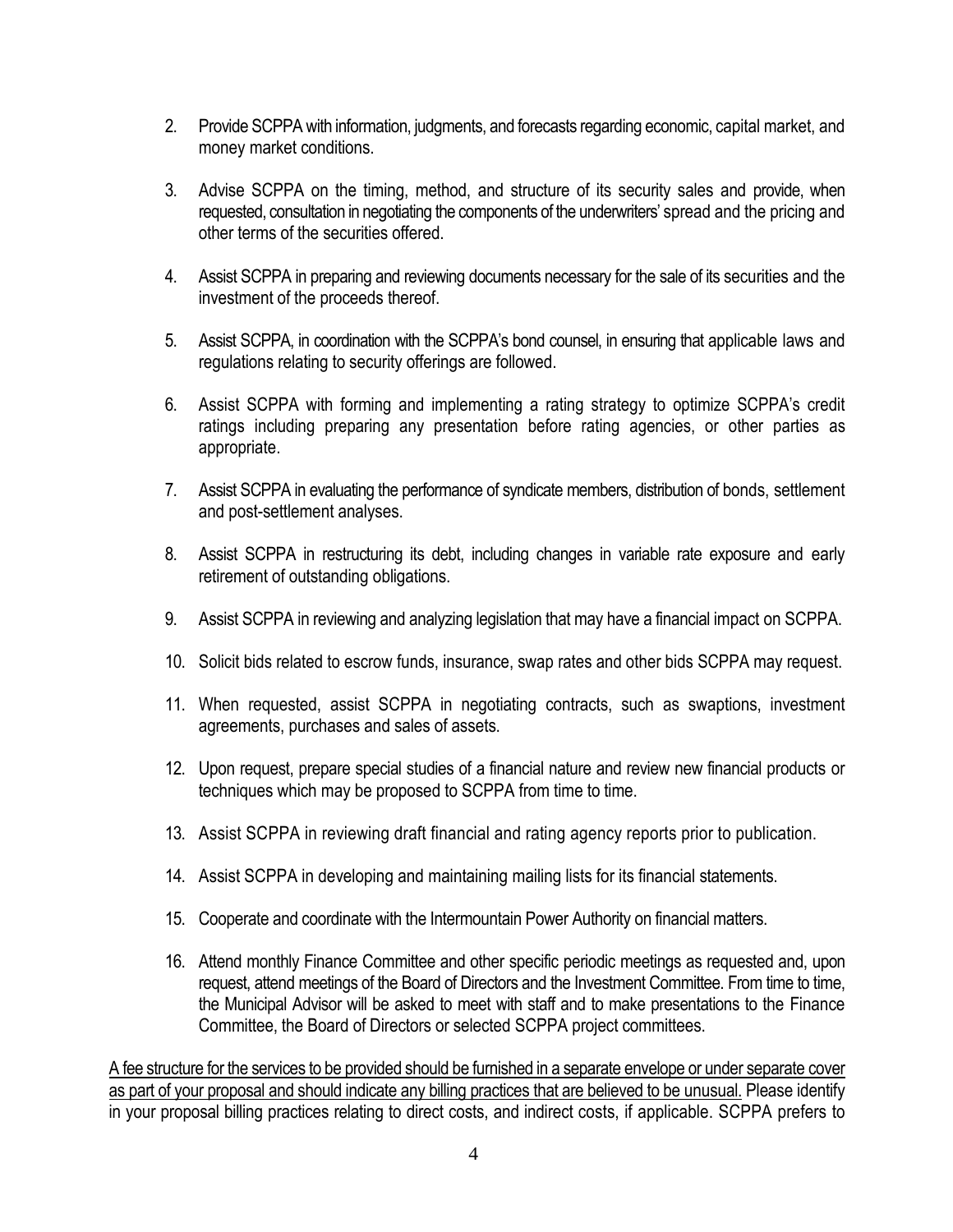receive monthly billing statements. SCPPA reserves the right to negotiate fees prior to awarding a contract. SCPPA reserves the right to reject any or all proposals relating to municipal advisory services.

In recognizing that SCPPA may issue new money bonds, will continue to restructure and reduce its outstanding debt, and engage in forward and/or current refundings to reduce interest costs, please provide fee quotations as follows:

- 1. Specify an annual retainer (which would be paid at the end of each month) and expenses for general municipal advisory work, indicating the total number of hours of work you propose to provide SCPPA under such retainer. List the work, provide a schedule of hourly rates for each individual to be assigned to this account, as well as an average composite rate, and provide the total number of hours of work for each assigned individual.
- 2. Upon approval of specific transactions or other non-routine work by the Board, indicate in your proposal how you will charge SCPPA for such assignments.

In addition to reserving its right to negotiate an agreement, SCPPA reserves its right to negotiate fees for services not anticipated by the proposer in its annual retainer prior to authorizing commencement of such work. Should the hours projected to be worked exceed the number of hours specified as part of the proposer's annual retainer, SCPPA reserves its right to negotiate an adjustment in fees to compensate the Municipal Advisor.

#### **EVALUATION CRITERIA**

The key criteria for selecting a Municipal Advisor will be: (1) the capability of the firm, (2) experience in municipal project finance, (3) proven track record of structuring lowest cost financing (4) the experience of personnel assigned to the SCPPA account, (5) ability and willingness of the firm to reassign experienced personnel to ensure continual coverage of SCPPA account, and (6) the economics involved in providing service, taking into consideration the locations and travel requirements of assigned personnel.

The criteria used by SCPPA will include, but not be limited to, the qualifications and experience of the firm and the individuals who will provide municipal advisory services on behalf of the firm to SCPPA, the bidder's understanding of SCPPA's requirements, the bidder's understanding of the energy industry, and the bidder's methodology and approach to municipal advisory work.

SCPPA reserves the right to reject any or all submittals and to waive irregularities in any submittal if that is determined to be in the best interest of SCPPA. SCPPA may request additional information from any of the firms submitting proposals. SCPPA shall not be responsible for the cost of preparing a proposal, or travel or other costs incurred should an interview opportunity be offered. The interviews will take place in Southern California with the date, time, and location to be announced by SCPPA.

Any requests for clarification or other questions concerning this RFP must be submitted via email to Aileen Ma, Chief Financial and Administrative Officer, at ama@scppa.org. You are requested to limit your questions to matters relating to this proposal process. Any matters relating to the qualifications of your firm should be raised only in the proposal submitted and, if applicable, during the interview. SCPPA's 2018/2019 Annual Report and continuing annual disclosures are all available on SCPPA's website.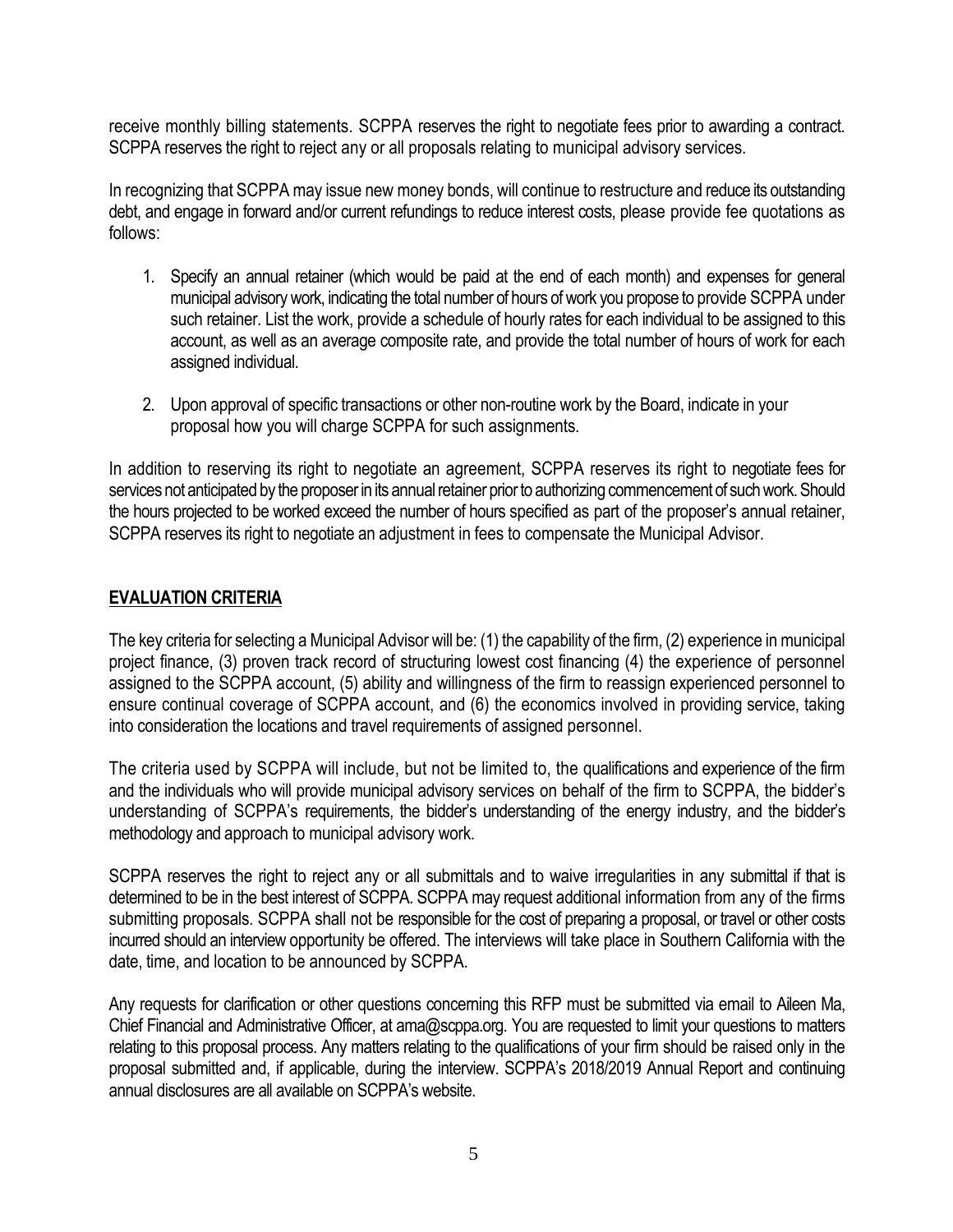#### **Please do not contact Board members or any members of the Finance Committee members during this selection process regarding this RFP or your proposal.**

To be considered, please submit your proposal, one original and four (4) copies, to be received **no later than 4:00 pm on October 25, 2019**. One additional proposal should be e-mailed to: ama@scppa.org. Proposals should be addressed to:

> Aileen Ma Chief Financial & Administrative Office Southern California Public Power Authority 1160 Nicole Court Glendora, CA 91740

Proposals shall be submitted in a sealed package, clearly marked with:

#### **RFP for Municipal Advisory Services**

The proposed fee schedule as specified in the RFP should be furnished in a separate envelope or under separate cover.

Attachment: Request for Proposal Instructions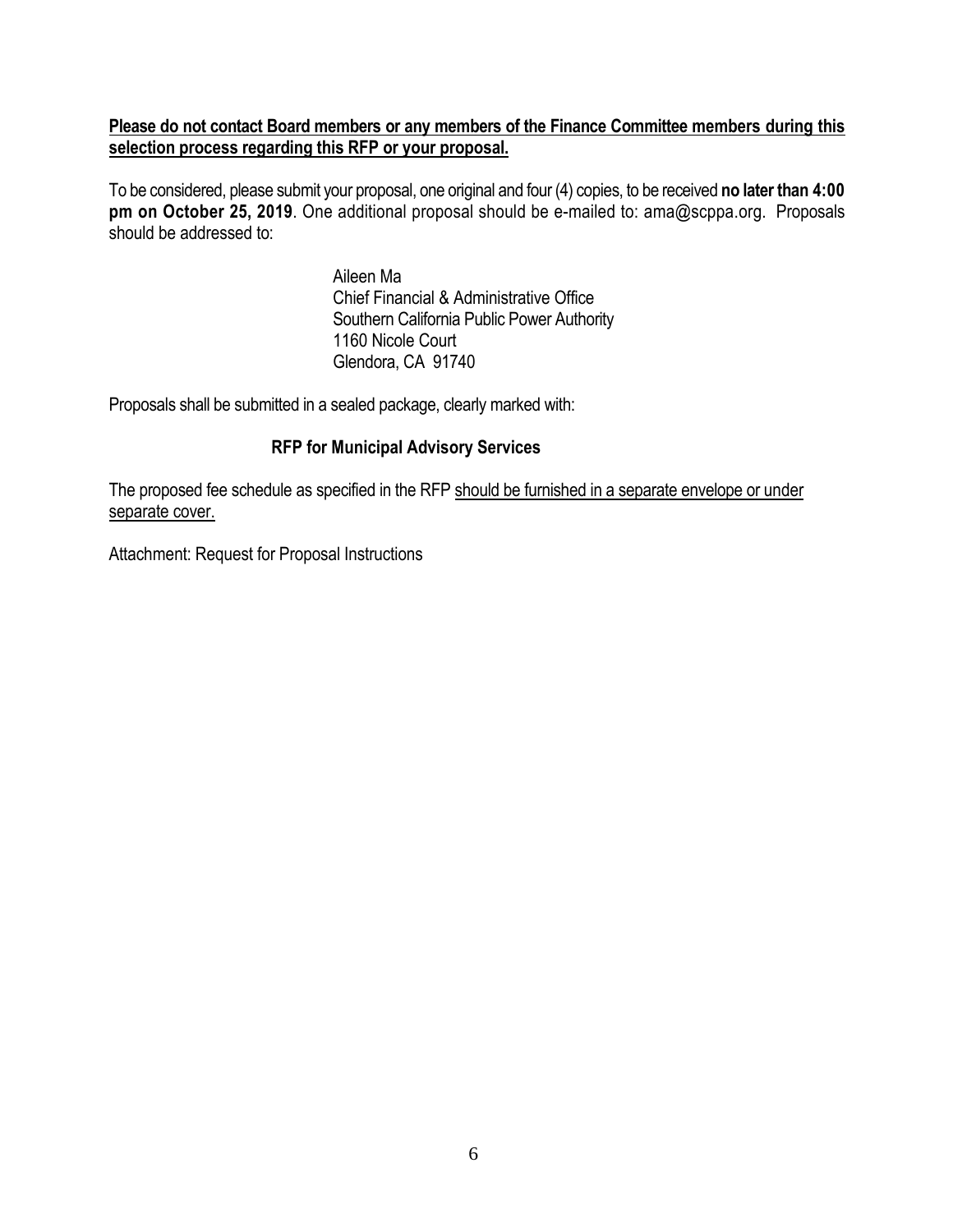### **SOUTHERN CALIFORNIA PUBLIC POWER AUTHORITY**

### **REQUEST FOR PROPOSAL INSTRUCTIONS**

To achieve a uniform review process and obtain the maximum degree of comparability, it is requested that **one original plus four (4) copies** (and an electronic copy email to ama@scppa.org) of your proposal be tabbed and organized as follows:

*(Please note that reference to firm shall include firms if joint proposals or subcontractors are to be used.)* 

1. Letter of Transmittal

#### **Interested bidders must sign the proposal.**

2. Title Page

Show the RFP subject, name of the proposer's firm, address, telephone number, name of contact person, date proposal submitted.

3. Table of Contents

Clearly identify the material by section and page number.

#### 4. Technical Proposal

- (a) Give a brief description of your firm's experience serving as a municipal advisor and/or independent investment advisor, and provide a narrative description of relevant experience and/or capabilities, particularly with major operating utilities and joint action agencies in and outside of California. State whether your focus is as a regional firm, an east coast firm, a west coast firm, or a national service area firm. Provide recent public agency and independently owned utility references, at least five, including phone numbers of clients for which the lead individuals in your proposal served.
- (b) Please state whether your firm has carried out any municipal advisory services for any SCPPA member during the last five years. SCPPA members are listed on the SCPPA website at: www.scppa.org. If so, please provide the SCPPA member, the nature of the work, the dates of your engagement and the names of the SCPPA member agency personnel responsible for the administration of this work.
- (c) Describe any situations that have occurred in the last five years where your services as a Municipal Advisor were terminated.
- (d) Identify the members of the team who will primarily be assigned to work on this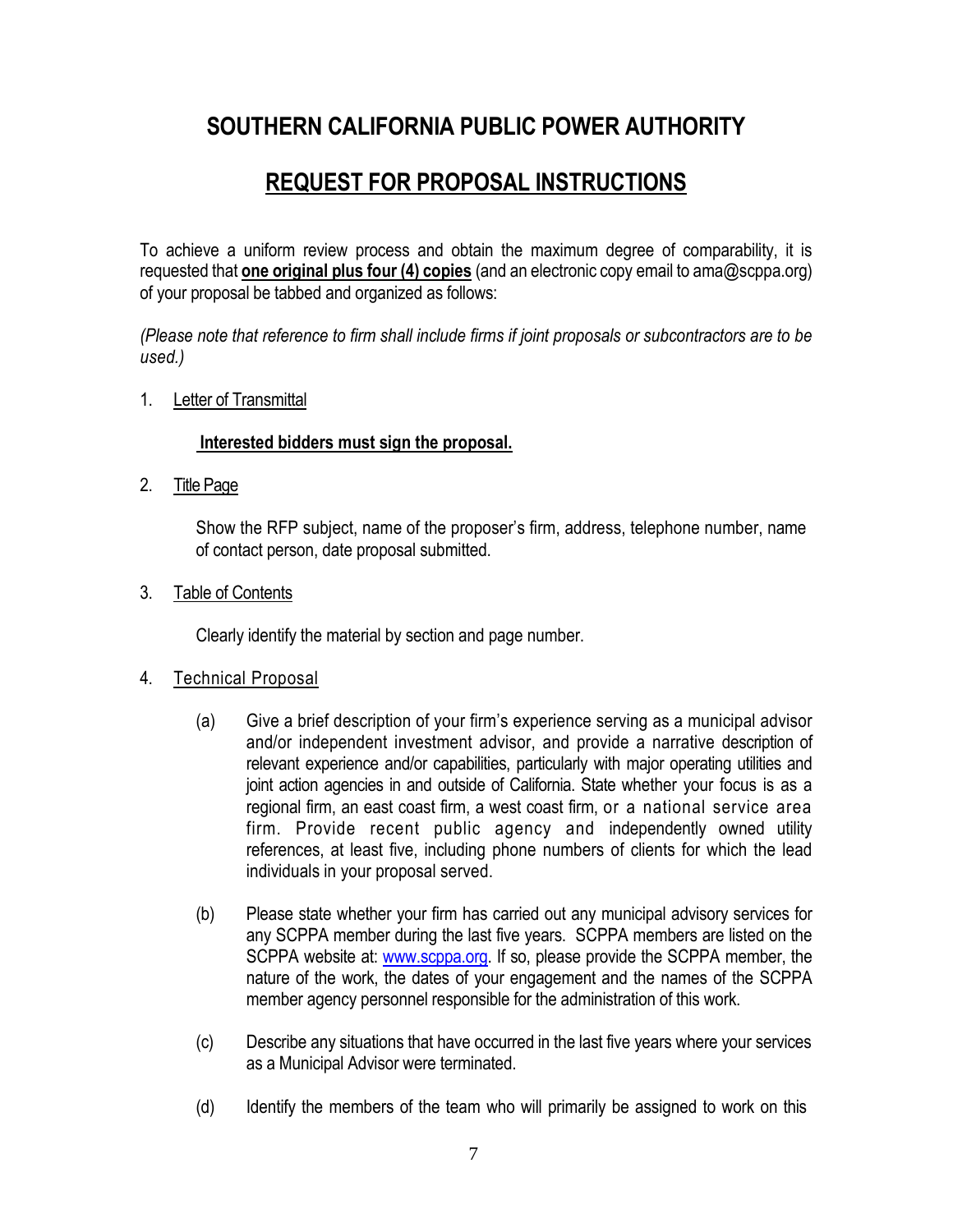account including their normal work location. Include resumes for such individuals. The individual(s) responsible for the day-to-day relationship with SCPPA should be clearly identified. All individuals primarily assigned to work on this account must participate in the interview if your firm is selected as a finalist.

- (e) State your understanding of the work to be done and how resources will be provided to best serve SCPPA.
- (f) Provide specific experience with innovative financing structures for utility projects including electricity or natural gas prepayment transactions, renewable energy projects or other unique structures. Please be specific about the Proposer's role in adding value to the transactions through reduced costs, reduced risk or other structural improvements.
- (g) Please discuss your firm's knowledge of and experience with various federal programs and incentives available to public power issuers.
- (h) Describe your firm's role in evaluating financing alternatives other than bonds. Briefly mention alternatives that you believe may be appropriate for SCPPA's use.
- (i) Outline the circumstances under which either a competitive or negotiated underwriting would be preferred. What role would your firm expect to play as Municipal Advisor under each method?
- (j) Outline the activities your firm would undertake to facilitate the sale and marketing of SCPPA's debt. Describe your firm's experience with these activities.
- (k) What role would your firm expect to play in refinancing SCPPA's debt? Describe your firm's experience in this area.
- (l) Describe the tools/resources and staff analytical/modeling capability available to you in servicing the SCPPA account. Provide specific examples to support your strengths.
- (m) Indicate your role in structuring and pricing negotiated sales (i.e., contacts with underwriting firms, trading desks, etc. to ascertain price indications). Provide samples of structures and savings you believe your approaches generated.
- (n) Provide a brief discussion of any other information that you believe to be relevant to your firm's qualifications and of particular interest to SCPPA (i.e., your role in assisting other electric utilities in becoming lower-cost service providers and any reports that your firm prepared regarding competition and the restructuring of the electric industry).
- (o) Describe how your firm keeps current on changing market conditions, products and services, and underwriter performance.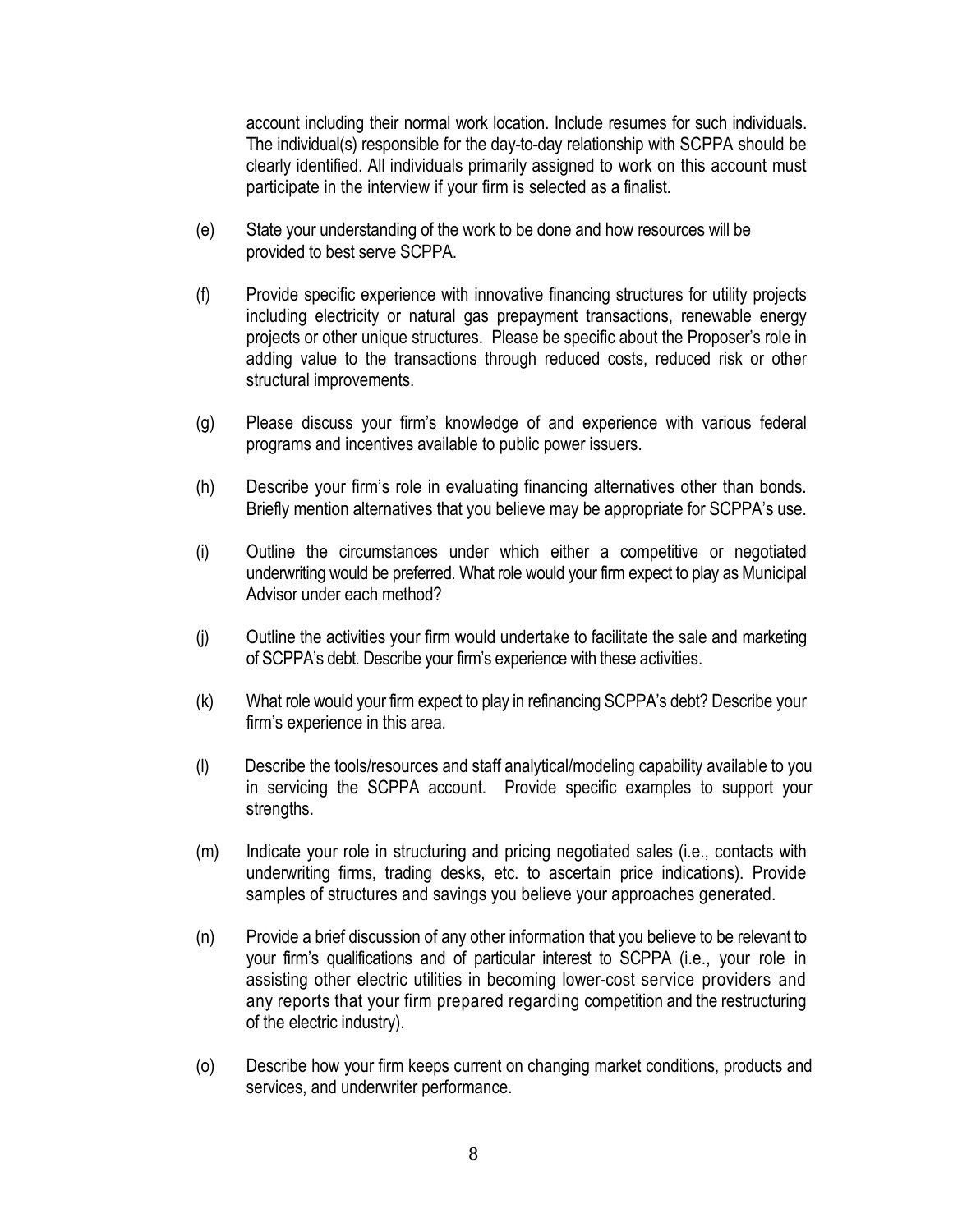*(If you desire to furnish statistical data or other tabulated material, please include such information as a separately bound appendix to your proposal.)* 

#### 5. Fees and Costs

Describe your proposed fee schedule as specified in the RFP and should be furnished in a separate envelope or under separate cover. SCPPA reserves the right to negotiate proposed fees for general municipal advisory services prior to awarding a contract, and to negotiate fees or costs for any work not covered by the retainer.

#### 6. Insurance

Describe the limits of your errors and omissions coverage.

#### 7. Pro Forma Professional Services Agreement

Proposer should review SCPPA's Pro Forma Professional Services Agreement attached as Appendix A and note any exceptions taken to it in its proposal.

In addition, interested bidders must include the following declaration immediately before the proposer's signature on the proposal:

"This proposal is genuine, and not a sham or collusive, nor made in the interest or in behalf of any person not herein named; the proposer has not directly or indirectly induced or solicited any other proposer to submit a sham bid, or any other person, firm or corporation to refrain from submitting a proposal; and the proposer has not in any manner sought by collusion to secure for themselves an advantage over any other proposer."

To be considered, please submit one original proposal and four (4) copies, to be received **no later than 4:00 p.m. on October 25, 2019**. One additional proposal should be e-mailed ama@scppa.org. Proposals should be addressed to:

> Aileen Ma Chief Financial & Administrative Officer Southern California Public Power Authority 1160 Nicole Court Glendora, CA 91740

Proposals shall be submitted in a sealed package, clearly marked with:

#### **RFP for Municipal Advisory Services**

The proposed fee schedule, as specified in the RFP, should be furnished in a separate envelope or under separate cover.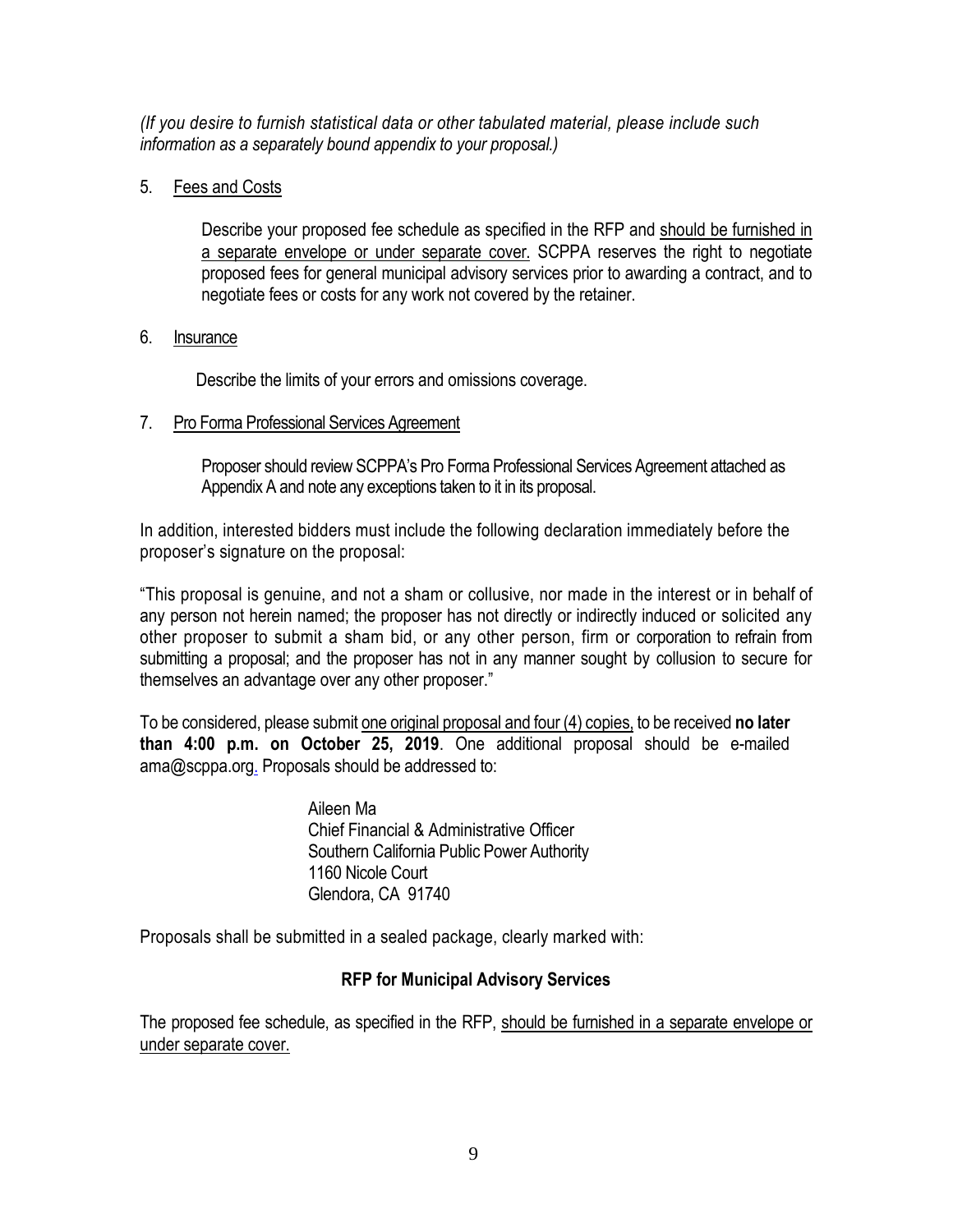#### APPENDIX A

### **PROFESSIONAL SERVICES AGREEMENT BETWEEN SOUTHERN CALIFORNIA PUBLIC POWER AUTHORITY AND [… NAME OF CONSULTANT …]**

This PROFESSIONAL SERVICES AGREEMENT ("Agreement") is dated as of [INSERT DATE], by and between [...NAME OF FIRM/INDIVIDUAL..] ("Consultant"), a [... need legal status of entity such as an individual, corporation, llc or other … ], located at […BUSINESS/MAILING ADDRESS…] and the Southern California Public Power Authority ("SCPPA"), a joint powers agency created pursuant to the laws of the State of California, with offices at 1160 Nicole Court, Glendora, California 91740. SCPPA and Consultant are also referred to individually as ("Party") and together as ("Parties").

WHEREAS, SCPPA has a need for professional and technical services including studies and reports to improve upon and better facilitate SCPPA's services to its Members; and

WHEREAS, Consultant is qualified and capable of providing such services;

NOW, THEREFORE, in consideration of the promises herein and for other good and valuable consideration, the parties agree as follows:

- 1. **Services to be Provided:** SCPPA engages the Consultant to perform all services and related tasks described in Exhibit A "Scope of Services" (or "Services"). Consultant will perform the services at the direction of and on behalf of SCPPA and Members.
- 2. **Independent Contractor:** Consultant is an independent contractor, is not an employee of SCPPA or any SCPPA Member and shall not be entitled to any benefits or rights, including, but not limited to, sick leave, vacation leave, holiday pay, worker's compensation or other insurance benefits. Consultant shall furnish the Services in its own manner and method except as required by this Agreement. Consultant shall have no authority, express or implied, to act on behalf of or bind SCPPA or its Members in any capacity whatsoever as agents or otherwise. Consultant may use the services of subcontractors to perform a portion of its obligations under this Agreement with the prior written approval of SCPPA. Subcontractors shall be provided with a copy of this Agreement and Consultant shall have an affirmative duty to assure that said subcontractors comply with the same and agree to be bound by its terms. Consultant shall be the responsible party with respect to all actions of its subcontractors. Consultant is not required to perform the services at fixed hourly or daily times, nor at SCPPA or Member premises unless as provided in the Scope of Services. Consultant's time spent at SCPPA, Member, or project location premises shall be subject to normal business hours, safety standards and security requirements.
- 3. **Standard of Care:** The Consultant will perform Services under this Agreement with the degree of skill and diligence normally practiced in the same industry by consultants performing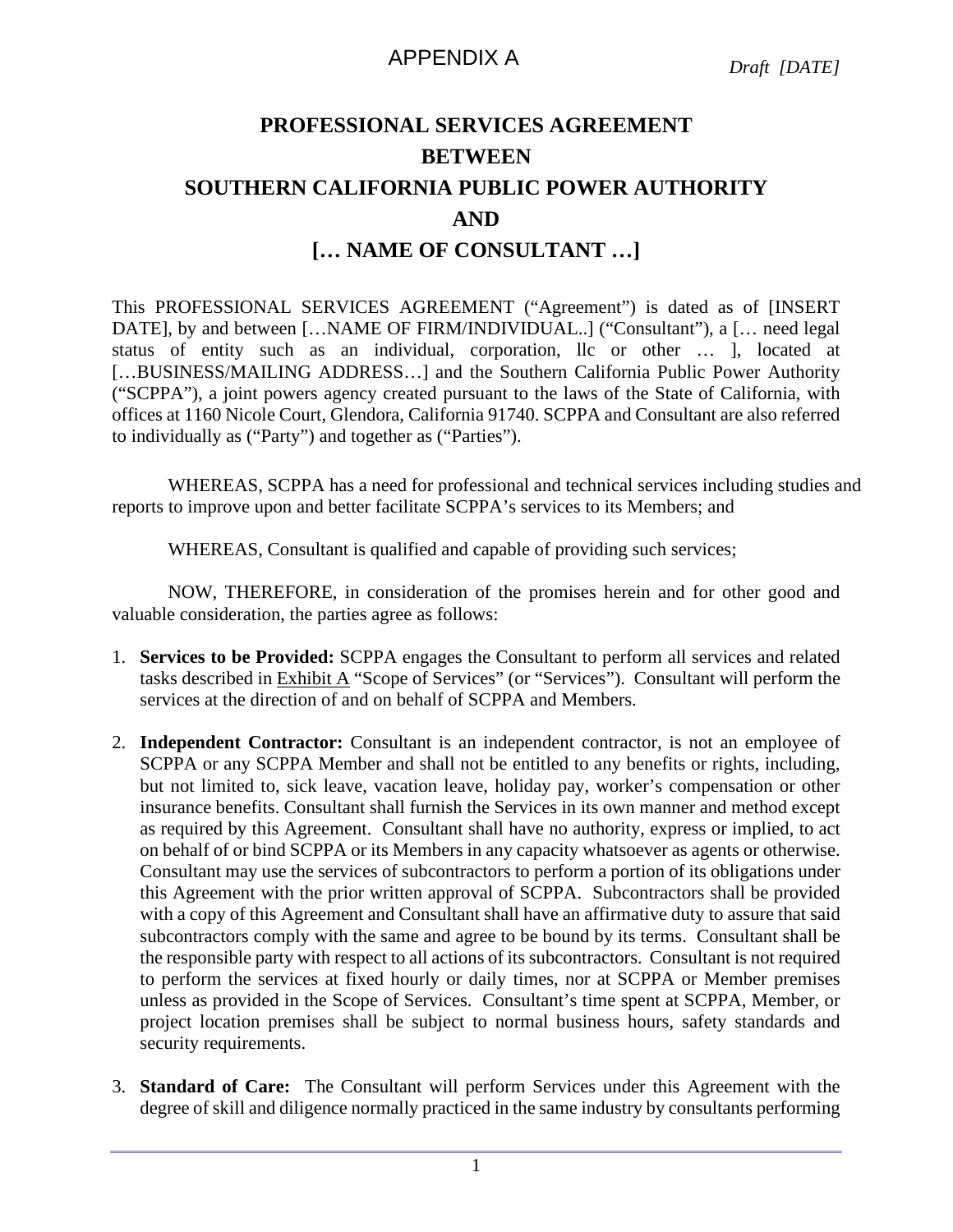the same or similar services. Consultant shall comply with all Federal, State, County, local and other governing laws, rules and regulations as applicable to the performance of services under this Agreement including Member business practices or other ordinances including, but not limited to, equal opportunity practices, living wage ordinances, applicable business licenses, taxpayer protection acts (limiting gifts or campaign contributions), and assignment of antitrust causes of action.

- 4. **Changes/Amendments:** This Agreement may not be changed except by written amendment signed by both Parties. Services not expressly set forth in this Agreement are excluded. Consultant shall promptly notify SCPPA if changes to the Scope of Services affect the schedule, level of effort or payment to Consultant. If Consultant determines that changes should be made to Exhibit A or Exhibit B, the Consultant will notify SCPPA of such proposed changes in writing, including the effects on the schedule, level of effort and compensation for such changes.
- 5. **Payment:** SCPPA shall pay Consultant for Services in accordance with the terms and schedule contained in Exhibit B. Each invoice shall state the basis for the amount invoiced, including services completed, units and costs, and any work performed. Invoices received by SCPPA on or before the 26**th** day of a given month and are subsequently approved by the Member(s) on or before the 5**th** day of the next month, will be paid by SCPPA by the end of said month for services performed in the previous month. SCPPA shall pay properly invoiced amounts not more than sixty (60) days after delivery of an invoice. If invoices are not received in the time frame above, then SCPPA will use their best efforts to pay within the 60 day term.
- 6. **Taxes:** Any and all taxes imposed or assessed on Consultant's income by reason of this agreement or its performance, including but not limited to sales or use taxes, shall be paid by Consultant. Consultant shall be responsible for any taxes or penalties assessed by reason of any claims that Consultant is an employee of SCPPA.
- 7. **Indemnity**: Consultant shall defend, indemnify and hold harmless SCPPA, its Members and their officers, agents, representatives, and employees, from and against any and all suits and causes of action, claims, charges, damages, demands, judgments, civil fines and penalties, or losses of any kind or nature whatsoever for death, bodily injury or personal injury to any person, including Consultant's employees and agents, or damage or destruction to any property of either party hereto, or third person in any manner arising by reason of negligent acts, errors, omissions or willful misconduct incident to the performance of this contract on the part of the Consultant, or the Consultant's officers, agents, employees, or subcontractors of any tier, except for the gross negligence or willful misconduct of SCPPA, its Members and their officers, agents, representatives or employees.
- 8. **Intellectual Property Infringement.** Consultant shall defend, indemnify and hold SCPPA and its Members free and harmless from and against any loss, cost and expense that SCPPA or any Member incurs because of a claim that any deliverables, materials or equipment (hereinafter "Product") provided pursuant to this Agreement infringes on the intellectual property right of others. Consultant's obligations under this indemnification are expressly conditioned on the following: (i) SCPPA must promptly notify Consultant of any such claim;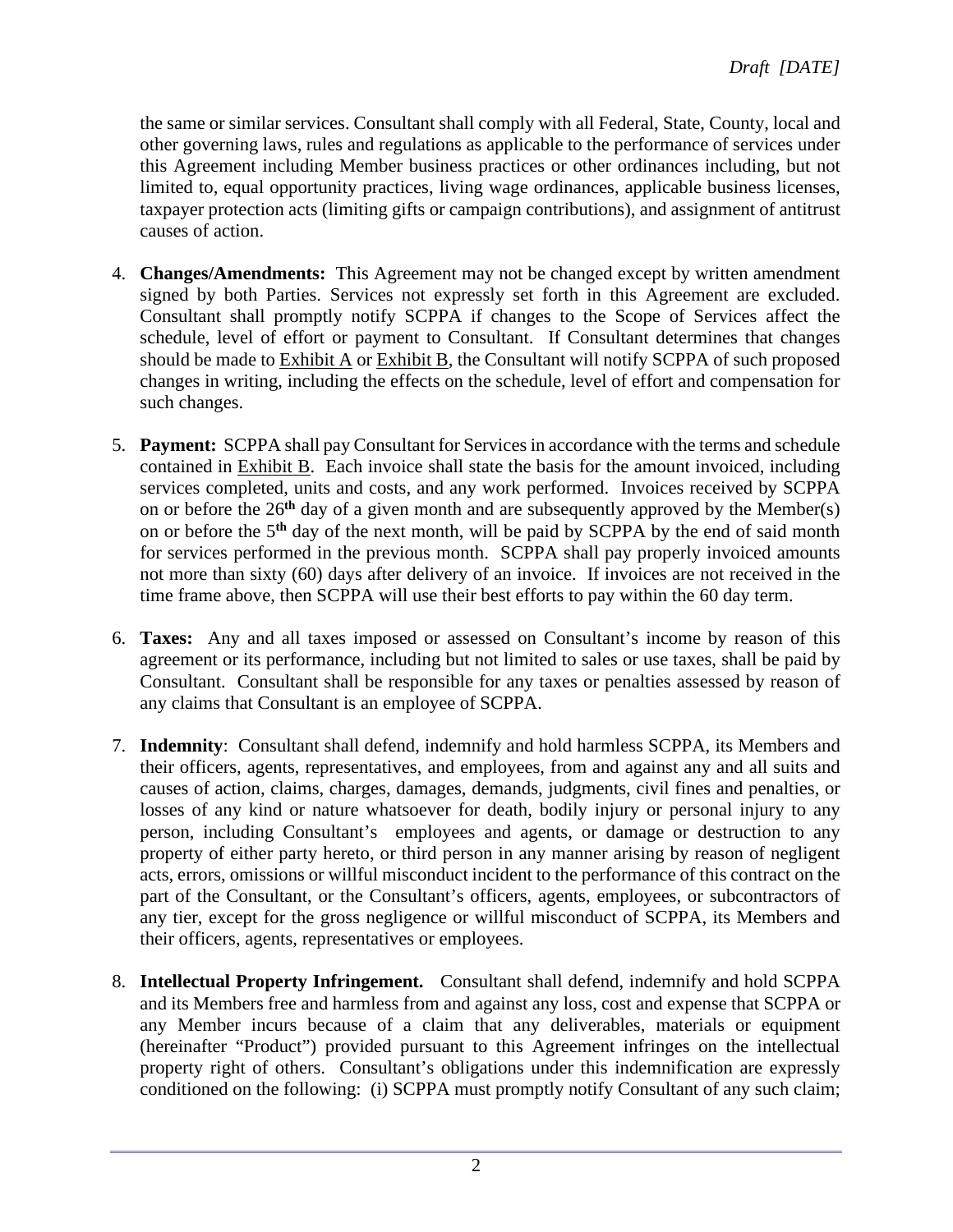(ii) SCPPA must in writing grant Consultant sole control of the defense of any such claim and of all negotiations for its settlement or compromise (if SCPPA chooses to represent its own interests in any such action, SCPPA may do so at its own expense, but such representation must not prejudice Consultant's right to control the defense of the claim and negotiate its settlement or compromise); (iii) SCPPA and its Members must cooperate with Consultant to facilitate the settlement or defense of the claim; (iv) the claim must not arise from modifications to or misuse of the Product by SCPPA, its Members or others. In the event of any such infringement claim, Consultant, at its sole option and expense, may (A) retake title and possession of the Product and refund all compensation paid by SCPPA, or (B) obtain for SCPPA the right to continue using the Product under the terms of this Agreement; or (C) replace the Product with another that is substantially equivalent in function, or modify the Product so that it becomes non-infringing and substantially equivalent in function.

- 9. **Insurance.** Consultant shall at its own expense, procure, provide and maintain, and shall require each subcontractor (regardless of tier) to provide and maintain, in effect during the performance of any Services under this Agreement insurance coverage with carriers reasonably satisfactory to SCPPA, as follows:
	- (a) Workers' Compensation insurance in accordance with statutory limits, as required by the state in which the services are to be performed, including a waiver of subrogation favoring SCPPA, and Employer's Liability insurance with limits of not less than one million dollars (\$1,000,000) each employee for accident, \$1,000,000 each employee for disease, and \$1,000,000 policy limit for disease.
	- (b) Commercial General Liability insurance providing coverage for bodily injury, property damage, personal injury, advertising liability, blanket contractual liability, Consultant's obligations under this Agreement, products and completed operations, and coverage for independent contractors with limits of not less than one million dollars (\$1,000,000) for each occurrence, an annual aggregate of two million dollars (\$2,000,000), and a products/completed operations aggregate of two million dollars (\$2,000,000). Such policy shall cover SCPPA and its Members as an additional insured, include a severability of interest provision, and be primary and not contributory with respect to any insurance carried by SCPPA or its Members.
	- (c) Commercial Automobile Liability insurance providing coverage for all owned, nonowned, and hired automobiles used by Consultant in the performance of the services with a combined single limit of not less than one million dollars (\$1,000,000) for each occurrence of bodily injury and property damage.
	- (d) Errors & Omissions/Professional Liability insurance, including cover for liability arising from intellectual property infringement, information technology and software development services, with limits of one million dollars (\$1,000,000).

The insurance to be provided by Consultant under this Agreement shall not include any of the following:, a claims-made insurance policies, except for Professional Liability Insurance; a self-insured retention or deductible amount greater than two hundred fifty thousand dollars (\$250,000) unless approved in writing by SCPPA; any endorsement limiting coverage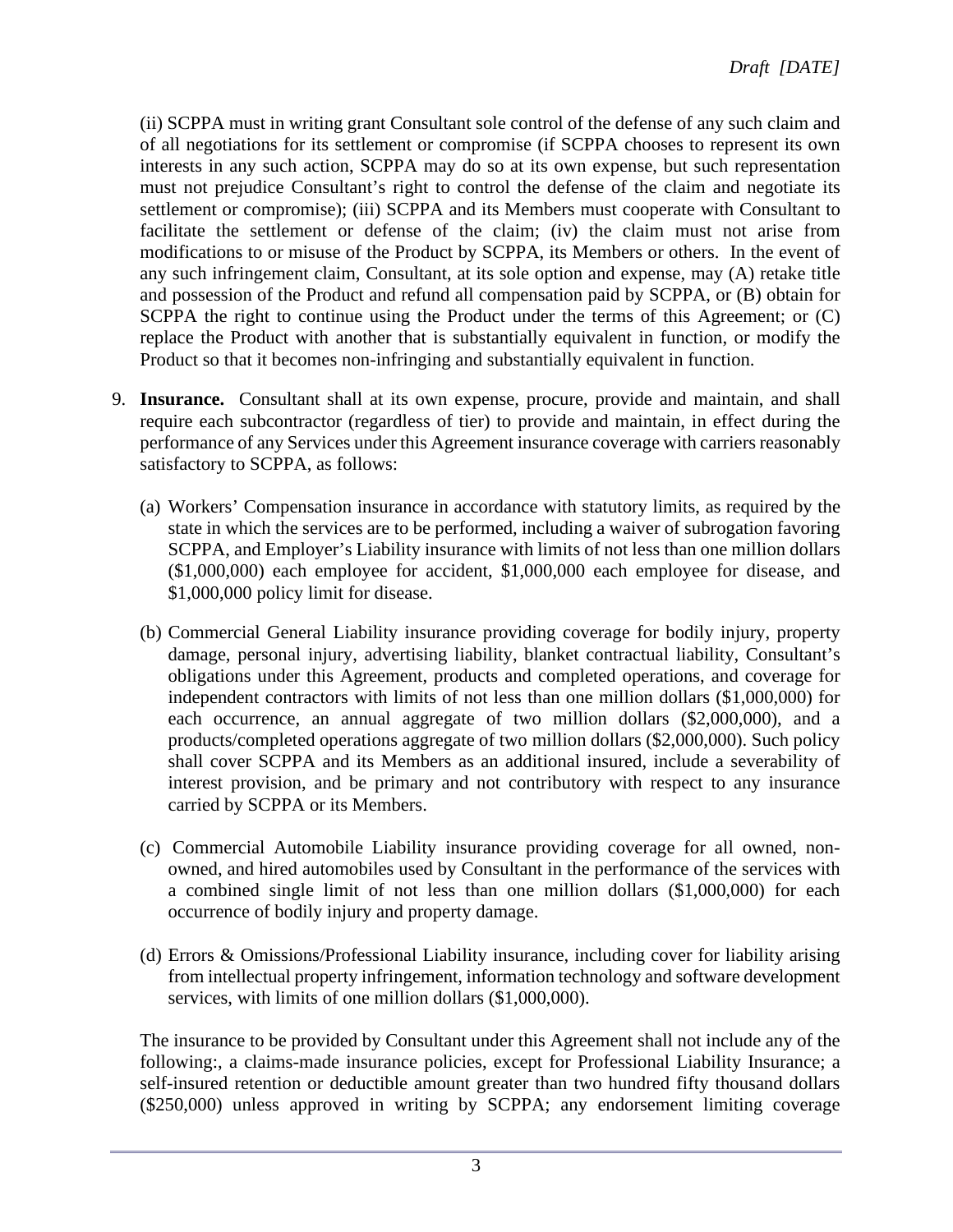available to SCPPA that is otherwise required by this Section 9; and any policy or endorsement language that (i) negates coverage to SCPPA for SCPPA's own negligence; (ii) limits the duty to defend SCPPA under the policy; (iii) provides coverage to SCPPA only if Consultant is negligent, or (iv) permits the recovery of defense costs from any additional insured. The insurance provided under this Agreement shall not contain any restrictions or limitations which are inconsistent with SCPPA's rights under this Agreement.

Consultant shall furnish a certificate of insurance evidencing the required coverages prior to commencement of Services under this Agreement and shall at all times thereafter maintain a certificate of insurance on file with SCPPA evidencing that the required coverages are in place.

10. **Term and Termination:** The term of this Agreement shall be three (3) years from the date hereof, unless sooner terminated in accordance with this section, at which time, it shall either expire or be extended for one (1) additional term of two (2) years subject, again, to earlier termination in accordance with this section. Notwithstanding anything to the contrary contained herein, either Party may terminate this Agreement, with or without cause, upon thirty (30) days' written notice to the other Party. SCPPA shall pay Consultant for all services rendered up to the date of termination plus reasonable expenses for winding down the services. Any rights or obligations pursuant to Sections 5, 6, 7, 8 and 11, respectively, shall survive the expiration or termination of this Agreement.

#### 11. **Use and Ownership of Work Products:**

- (a) Work Product. As used in this agreement, the term "Work Product" means any and all deliverables or materials fixed in a tangible medium of expression, including software code, written procedures, written documents, abstracts and summaries thereof, or any portions or components of the foregoing created, written, developed, conceived, perfected or designed in connections with the Services provided under this Agreement.
- (b) SCPPA shall retain all rights, title and interest in and to the Work Product, including all intellectual property rights therein and any and all enhancements, improvements and derivative works thereof, and Consultant obtains no rights therein.
- 12. **Information Provided by Others:** SCPPA and/or its Members shall provide to the Consultant in a timely manner any information needed to perform the Services hereunder. Consultant may rely on the accuracy of information provided by SCPPA and its representatives. Any Customer Data furnished to Consultant by SCPPA or its Members shall be deemed Confidential Information subject to Section 13 of this Agreement. The term "Customer Data" shall mean any and all data that describes anything whatsoever about an individual customer of a SCPPA Member, such as address, employment, contact information, usage history, financial transactions and/or credit history, or that affords a clear basis for inferring things done by or to an individual or entity such as a record of a person's presence in a place, or requests for temporary changes in service. "Customer Responses" shall be any and all information or opinion collected or gathered from an individual customer of a SCPPA Member, either verbally, in writing, or electronically.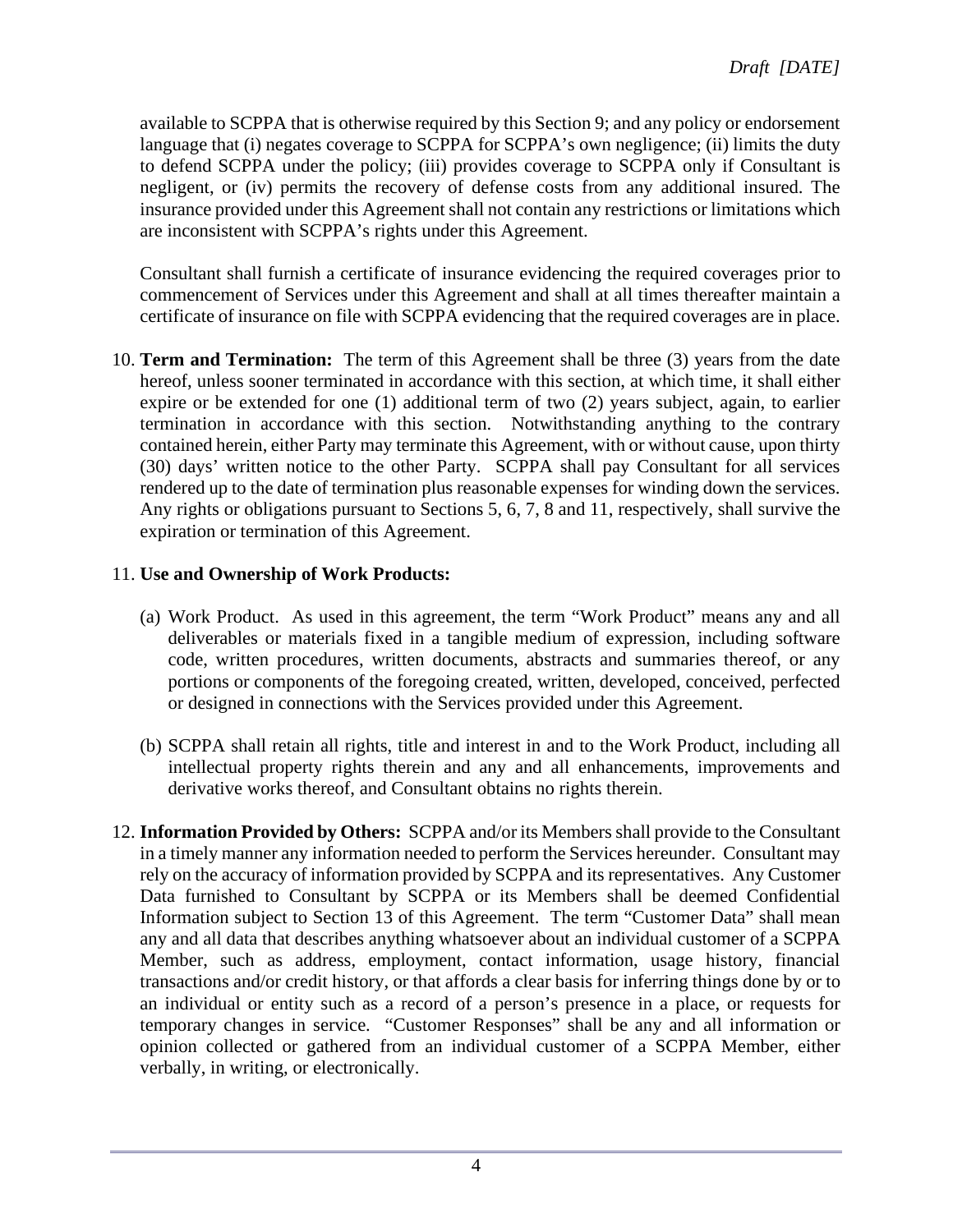13. **Confidential Information:** With respect to any information supplied in connection with this Agreement, Confidential Information shall be any and all: (1) Customer Data provided by SCPPA or any participating Member to Consultant or any of Consultant's subcontractors; and (2) Customer Responses collected by Consultant or any of Consultant's subcontractors from customers of any Members; and (3) any information provided to one Party from another that is labeled and/or marked confidential. The recipient agrees to protect the Confidential Information in a reasonable and appropriate manner, and to use and reproduce the Confidential Information only as necessary to realize the benefits of or perform its obligations under this Agreement and for no other purpose.

Notwithstanding the foregoing, Confidential Information does not include information which (i) at the time of disclosure is within the public domain through no breach of this Agreement by either Party; (ii) has been known or independently developed by and is currently in the possession of recipient prior to disclosure or receipt thereof; (iii) was or is acquired by recipient from a third party (other than a SCPPA Member Customer contacted by Consultant in the course of performance of this Agreement) or (v) disclosed pursuant to a legal requirement or order. The recipient may disclose the Confidential Information on a need-to-know basis to its contractors, agents and affiliates who agree to confidentiality and non-use terms that are substantially similar to these terms. The parties acknowledge and agree that any proprietary software provided by Consultant in connection with this Agreement shall be considered the Confidential Information of Consultant.

In the case of a *bona fide* request received by SCPPA under the California Public Records Act ("CPRA,") Cal. Gov't Code § 6250 et seq.) from a third party for access to Consultant's Confidential Information subject to this Agreement, SCPPA shall promptly notify Consultant of such request and shall follow Consultant's reasonable instructions in responding thereto subject to the understanding that SCPPA cannot delegate the responsibilities imposed on it by the CPRA to Consultant. In the event access to such Confidential Information is denied and the third party requesting the same initiates litigation to compel access under the CPRA, SCPPA shall promptly advise Consultant of such litigation, and SCPPA shall have no other duty or obligation to Consultant under this Agreement with respect to the denial of access to such Confidential Information or to oppose or defend any such litigation. Consultant, at its own cost and expense, shall indemnify, defend and hold SCPPA free and harmless from such litigation or any claim, suit, cost, expense, judgment or order related thereto or otherwise arising from the denial of access to Consultant's Confidential Information to said third party.

Confidential Information must be kept in a secure location. Confidential Information received from customers of a Member will only be provided by Consultant to SCPPA and its designated representatives, and to no other party. Consultant shall, when directed by SCPPA, create aggregated data derived from Confidential Information in such a way such that individual customer responses or data cannot be determined. Consultant will retain the Confidential Information only so long as it is necessary to perform Consultant's tasks under the Agreement, and after such time, the Confidential Information will be returned to SCPPA (or at SCPPA's written option, destroyed), and Consultant will retain no copies of the Confidential Information.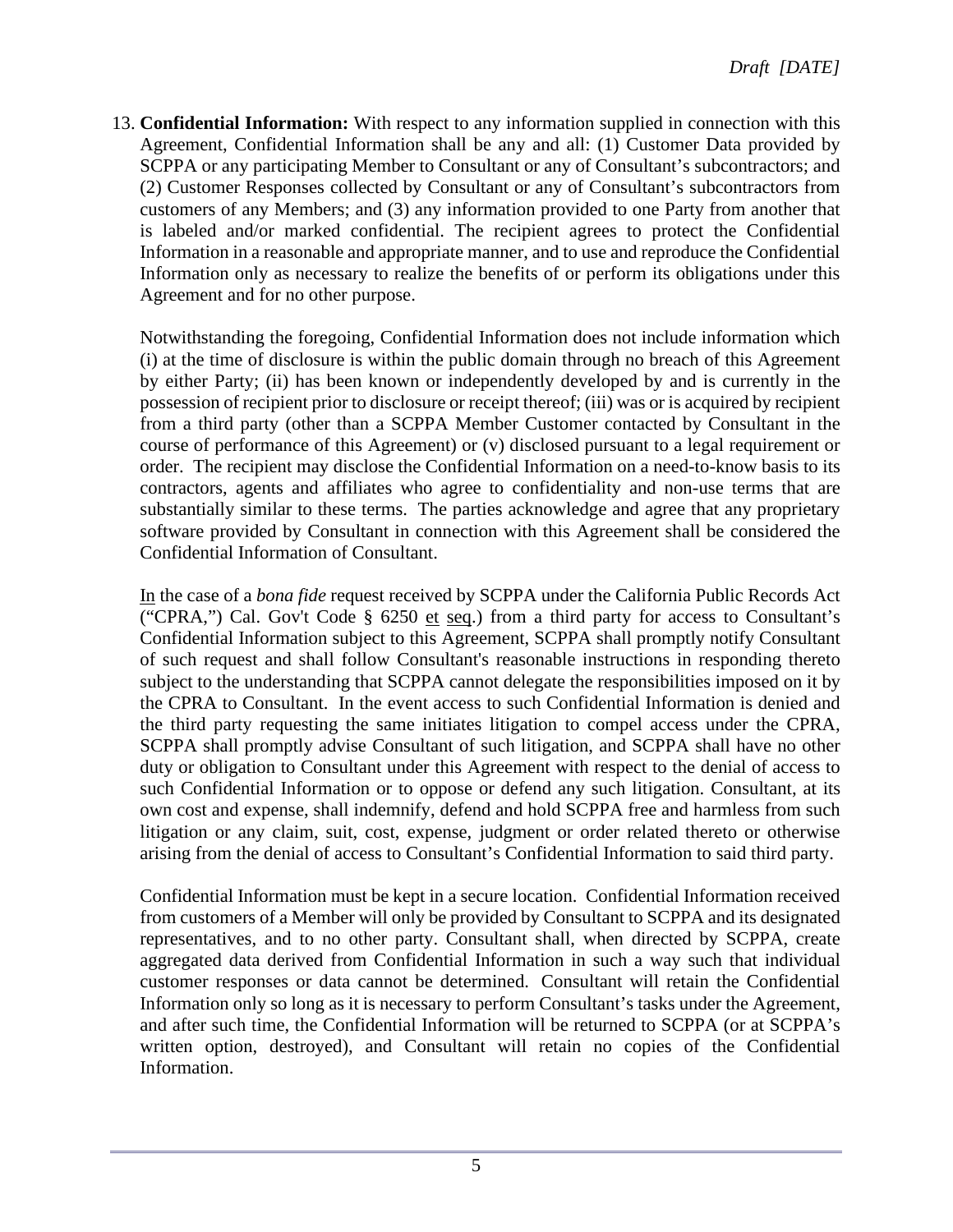Consultant shall be responsible to ensure that any subcontractors used to provide Services that have access to Confidential Information or who will collect Customer Responses comply with the provisions of this Section 13.

14. **Dispute Resolution:** Consultant and SCPPA shall attempt to resolve conflicts or disputes under this Agreement in a fair and reasonable manner and agree that if resolution cannot be made to attempt to mediate the conflict by a professional mediator. If mediation does not settle any dispute or action which arises under this Agreement or which relates in any way to this Agreement or the subject matter of this Agreement, the Parties may agree in writing to arbitration under the rules governing commercial arbitration as promulgated by the American Arbitration Association, arbitrability shall be subject to the Federal Arbitration Act and the locale of the arbitration shall be Southern California.

#### 15. **Representatives**

SCPPA's representative for administration of this Contract is **[ fill in ]**, telephone number (626) 793-9364, fax number (626) 793-9461 and e-mail address is **[ fill in ]**. All of Consultant's questions pertaining to this Agreement shall be referred to the above-named person(s), or to the representative's designee.

Consultant's representative for this Contract is **[ fill in ]**, telephone number **[ fill in ]**, fax number **[ fill in ]** and e-mail address is **[ fill in ]**. All of SCPPA's questions pertaining to this Agreement shall be referred to the above-named person.

The representatives set forth herein shall have authority to give all notices required herein.

#### 16. **Notices**

All notices, requests, demands and other communications hereunder shall be deemed given only if in writing signed by an authorized representative of the sender (which may be other than the representatives referred to in Section 15) and delivered by first class mail, postage prepaid; by electronic mail or facsimile, with a hard copy mailed first class, postage prepaid; or when sent by a courier or service guaranteeing overnight delivery to the receiving party, addressed as follows:

To SCPPA: **[ fill in ]**  Southern California Public Power Authority 1160 Nicole Court Glendora, CA 91740 (626) 793-9364 XXX@scppa.org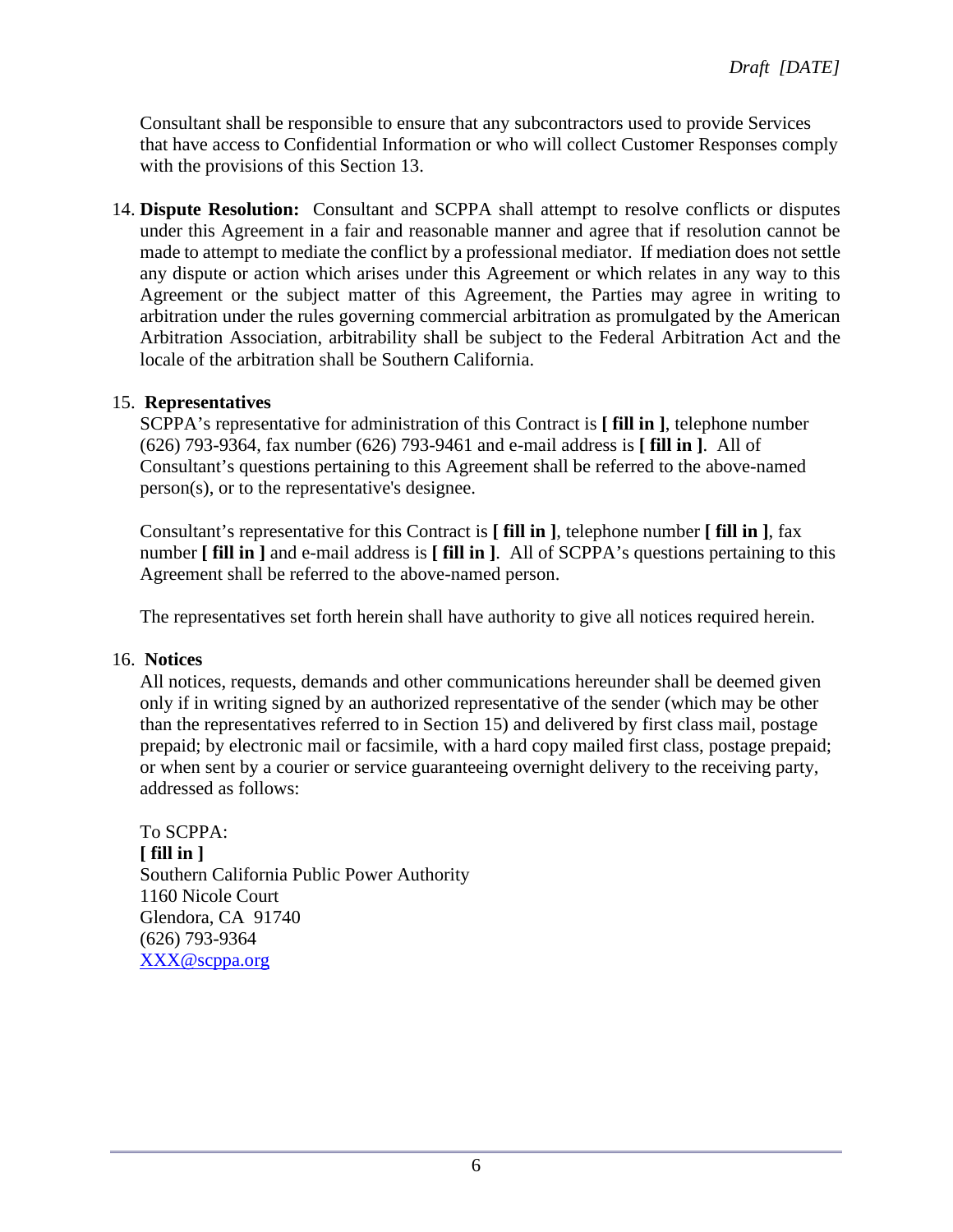To Consultant: **[ fill in ]** [Company Street City State Zip Phone(s) e-mail address]

Either party may change its authorized representative or its address for the purposes of this Agreement by giving written notice of such change to the other party in the manner provided in this Section.

Notice shall be deemed effective: 1) immediately, upon personal delivery; 2) two calendar days after transmission by electronic mail or facsimile; five calendar days after deposit in first class mail, if mailed within the United States; and ten calendar days after deposit in the mail, if mailed from outside the United States.

#### 17. **Miscellaneous:**

- (a) This Agreement is binding upon and will inure to the benefit of the SCPPA and Consultant and their respective successors and assigns. Neither Party may assign its rights or obligations hereunder without the prior written consent of the other Party; provided, however, that either Party may assign this Agreement to a successor of the Party's entire business relating to this Agreement.
- (b) If any provision of this Agreement is invalid or unenforceable, the remainder of this Agreement shall continue in full force and effect and the provision declared invalid or unenforceable shall continue in full force shall continue as to other circumstances in accordance with, the laws of the State of California.
- (c) This Agreement is entered into in Los Angeles County in the State of California and shall be governed by, and construed in accordance with, the laws of the State of California.
- 18. **Counterparts and Electronic Signatures:** This Agreement may be executed in one or more counterparts, each of which when executed by each party shall be deemed to be an original and all of which, when taken together, shall be deemed to be one and the same agreement or document. A signed copy of this Agreement transmitted by facsimile, email or other means of electronic transmission shall be deemed to have the same legal effect as delivery of an original executed copy of this Agreement for all purposes, to the extent and as provided for in any applicable law, including without limitation California's Uniform Electronic Transactions Act.

#### **[**SIGNATURE PAGE FOLLOWS**]**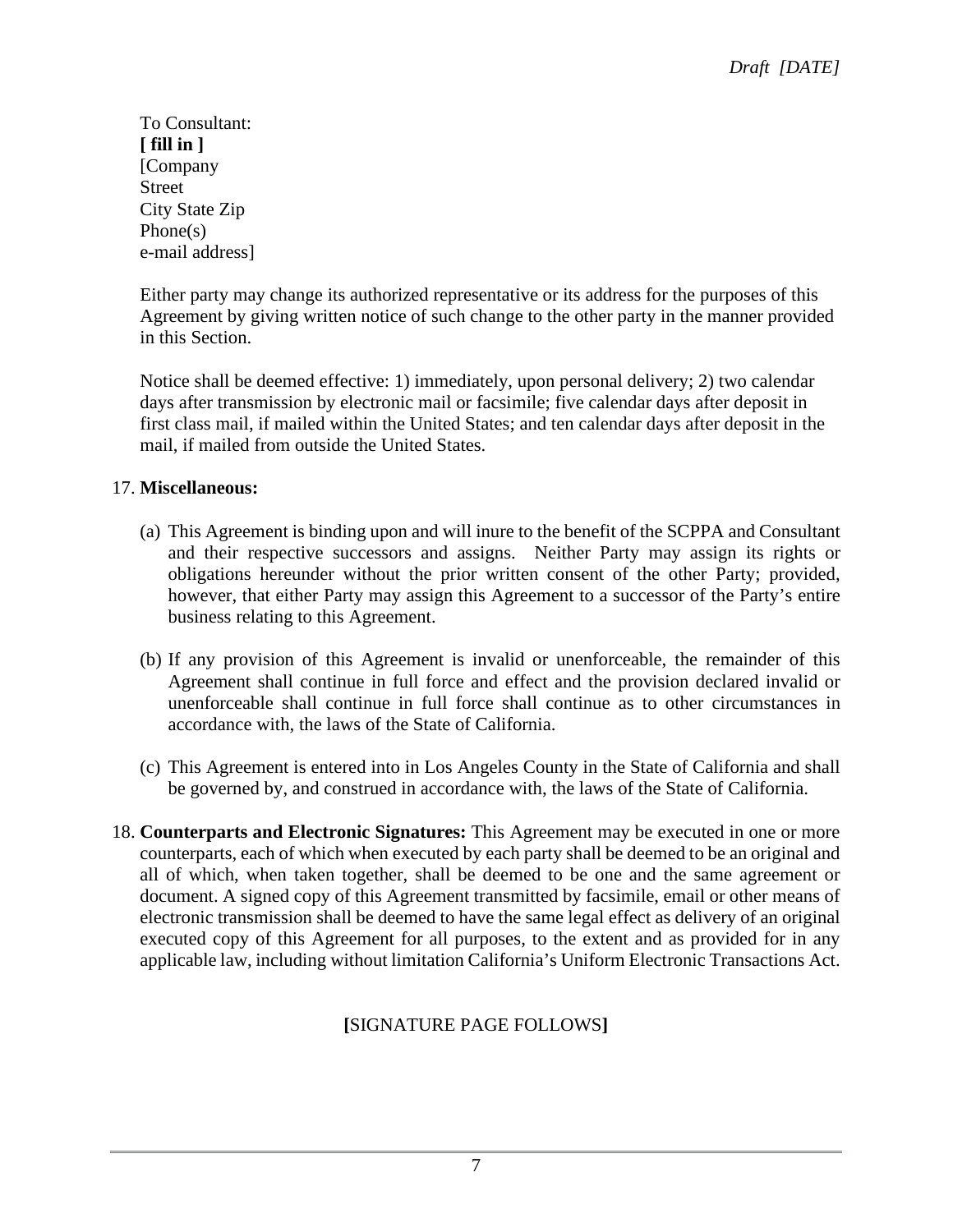IN WITNESS WHEREOF, the Parties have executed this Agreement on the date first written above.

#### **SOUTHERN CALIFORNIA PUBLIC POWER AUTHORITY**

By: \_\_\_\_\_\_\_\_\_\_\_\_\_\_\_\_\_\_\_\_\_\_\_\_\_\_\_\_\_\_\_\_\_\_

Michael S. Webster Executive Director

Approved as to Legal Form and Content:

\_\_\_\_\_\_\_\_\_\_\_\_\_\_\_\_\_\_\_\_\_\_\_\_\_\_\_\_\_\_\_\_\_\_ Richard J. Morillo General Counsel

#### **[ … LEGAL ENTITY NAME …]**

By: \_\_\_\_\_\_\_\_\_\_\_\_\_\_\_\_\_\_\_\_\_\_\_\_\_\_\_\_\_\_\_\_\_\_

[ … printed name …]

[ … printed title …]

[... contact information, mailing address, phone, fax and email ...]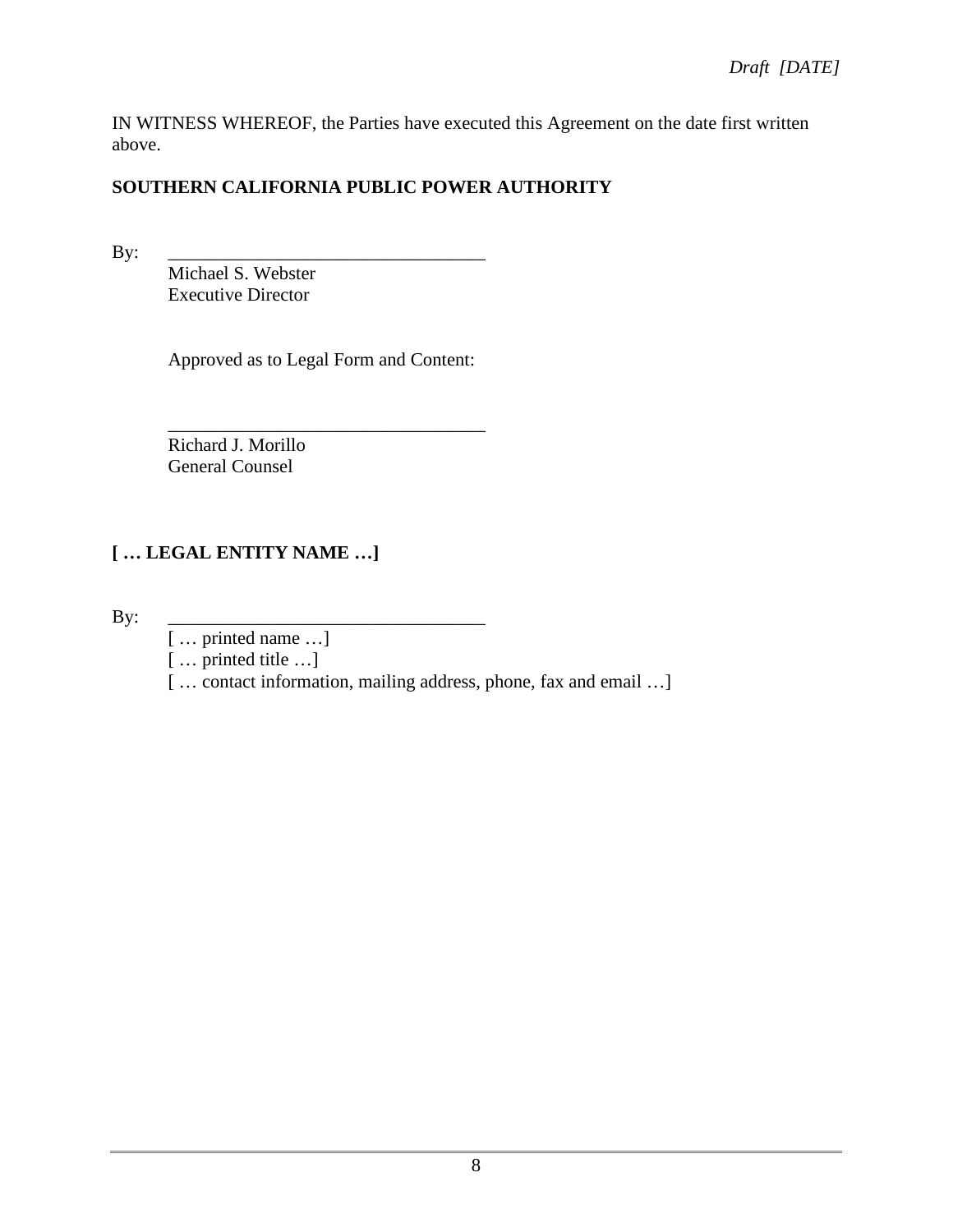#### **EXHIBIT A**

#### **SCOPE OF SERVICES**

#### **[to be inserted]**